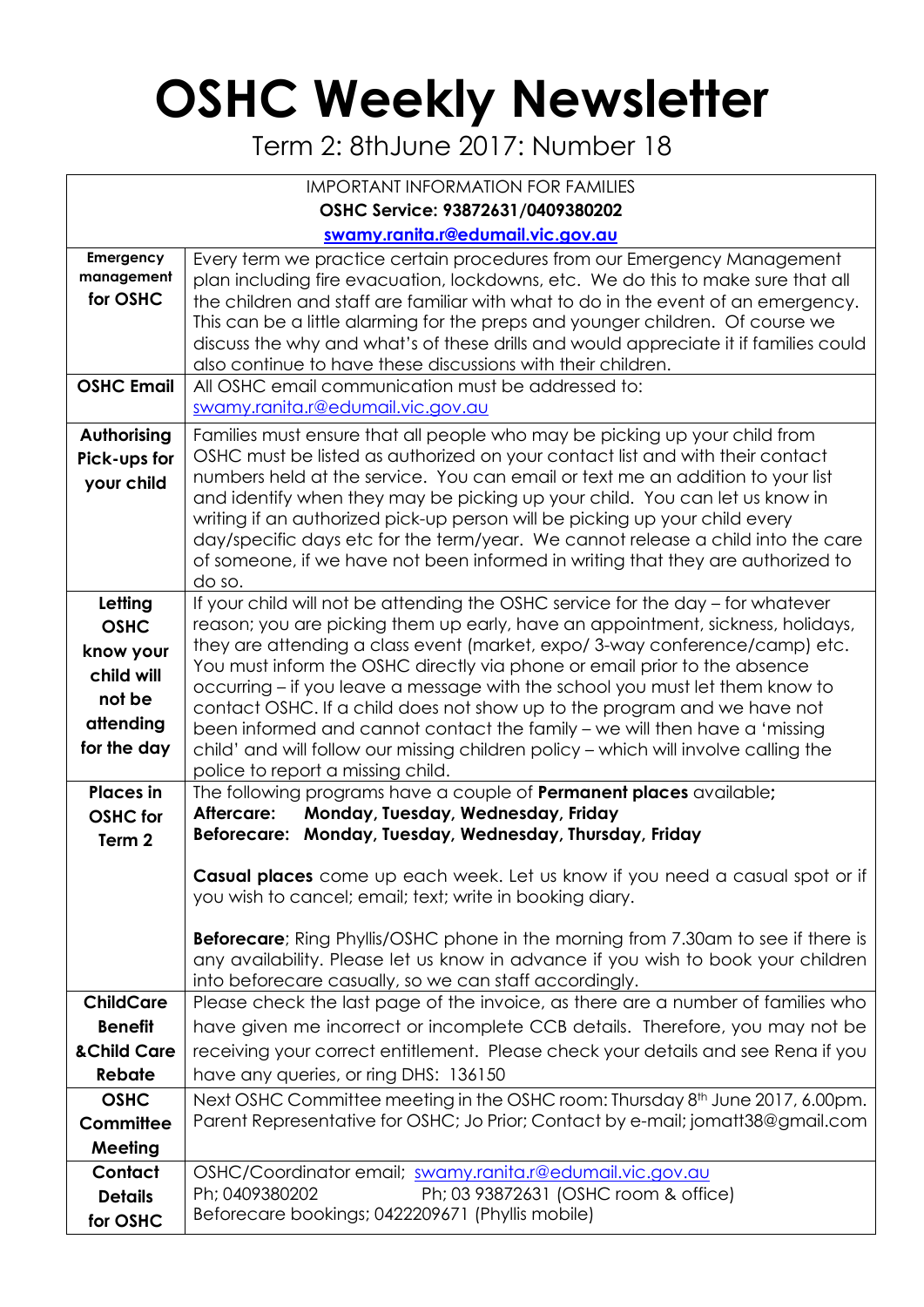| Rena will respond to all OSHC Communication between 10.30am-6.00pm Mon-Fri        |
|-----------------------------------------------------------------------------------|
| during school Terms only.  Emergency Beforecare requests will be taken by Phyllis |
| from 7.30-9.00am Mon-Fri, school terms only.                                      |

## **Weekly Aftercare & Beforecare Program Plan**

## **Framework for School Age Care: Focus Outcomes;**

**1.'Children have a strong sense of identity'**

**2. 'Children are connected with and contribute to their world'**

**3. 'Children have a Strong Sense of Wellbeing'**

- **4. 'Children are confident and involved learners'**
	- **5. 'Children are effective communicators'**

## **AFTERCARE**

| Day          | <b>Date</b>           | <b>Activity</b>                                                                                             |                                                                                                                                                                                                                                                |
|--------------|-----------------------|-------------------------------------------------------------------------------------------------------------|------------------------------------------------------------------------------------------------------------------------------------------------------------------------------------------------------------------------------------------------|
| Mon          | 12 <sup>th</sup> June |                                                                                                             | <b>OSHC CLOSED</b>                                                                                                                                                                                                                             |
| Tues         | 13 <sup>th</sup> June | Harri:<br>Rusty:<br>Indiana:<br><b>Phyllis:</b><br>Paul:<br>Olivia:<br>Rowena:                              | Draw/Plan your own Dream House<br>Hockey<br><b>AFL</b><br><b>Gymnastics in Hall</b><br>Other side of school; sandpit<br>3D Winter tree Pictures<br>Library                                                                                     |
| Wed          | 14 <sup>th</sup> June | Glenda:<br><b>Rusty:</b><br>Harri:<br>Rowena:<br>Paul:<br>Indiana:<br>Olivia:<br>Rowena:<br><b>Phyllis:</b> | Colourfuls/Master Chef/Skipping<br>Hitting the Targets<br>Sewing Club; Arm Warmers & Headbands<br>Art & Craft<br>Wheels: Protective gear must be<br>Soccer<br>Library Club; Playing Card Games<br>Art & Craft<br>Science Lab; Making Limestone |
| <b>Thurs</b> | 15 <sup>th</sup> June | Harri:<br>Hayfa:<br>Glenda:<br>Indiana:<br>Meg:<br><b>Rusty:</b><br>Olivia:<br>Rowena:                      | <b>Playing Shops</b><br>Origami Fidget Spinner<br>Cooking Club; Pizza Muffins<br>T-Ball<br>OSHC has got Talent - All Acts Welcome<br>Line Tiggy<br>Collages<br><b>Outdoor Games</b>                                                            |
| Fri          | 16th June             | Indiana:<br>Glenda:<br>Phyllis:<br>Rusty:                                                                   | <b>Hall Games</b><br>Colourfuls/master chef/skipping<br><b>Making Mummies</b><br>Handball                                                                                                                                                      |